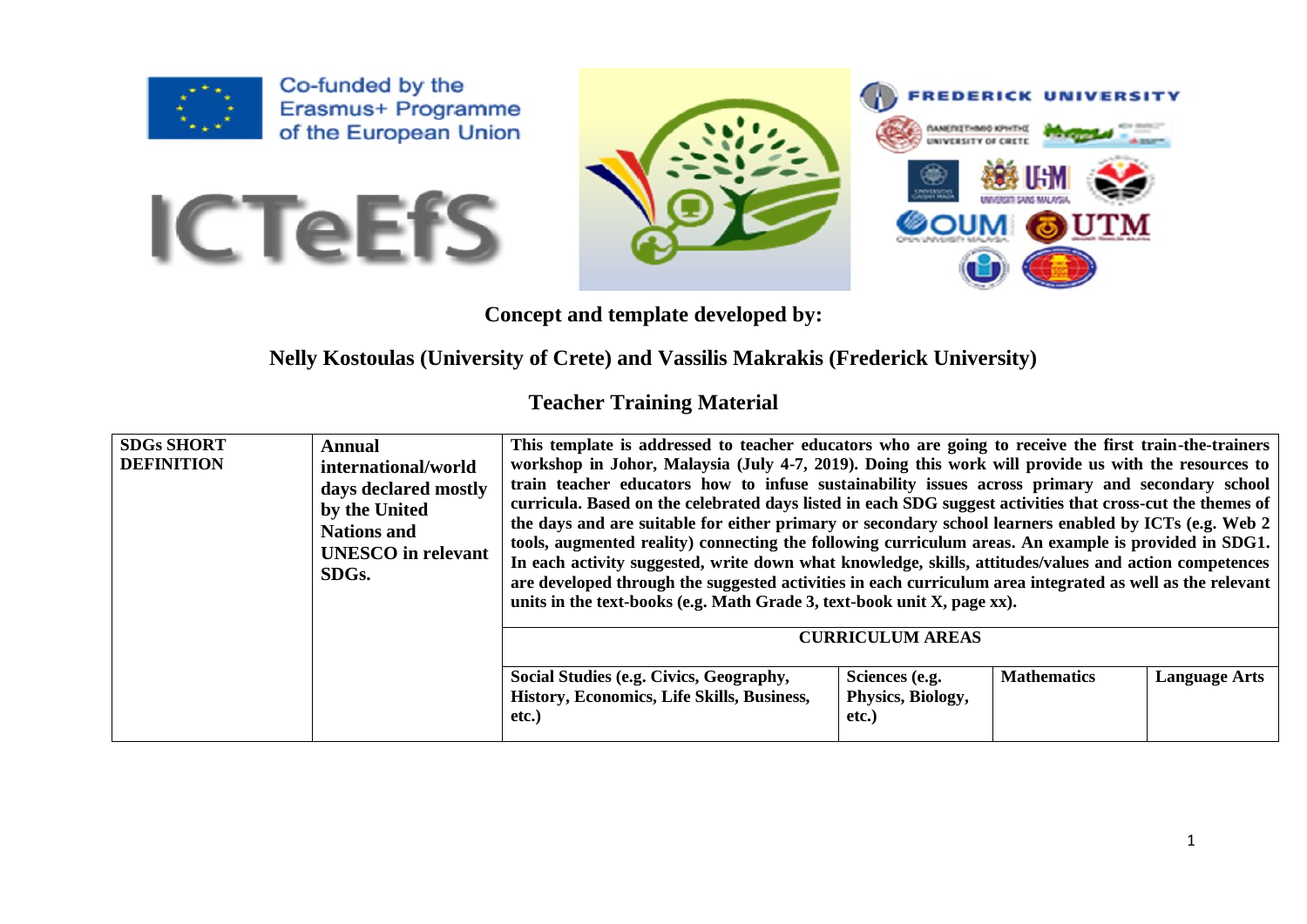| <b>SDG1:</b> End poverty in | 5 September              | After solving the math problem, ask learners in the | Anna is a university                    | Compare Anna's      |
|-----------------------------|--------------------------|-----------------------------------------------------|-----------------------------------------|---------------------|
| all its forms everywhere    | International Day of     | class to listen to the following story              | student coming from                     | earnings and cost   |
|                             | Charity                  | https://www.youtube.com/watch?v=DAWgr8FUtfM         | a poor family. Thus,                    | of living. Imagine  |
|                             |                          | Introduce learners the theme of living wage vs      | she has to work in                      | that you are in     |
|                             | (A/RES/67/105)           | minimum wage connecting it to human rights and      | order to support her                    | Anna's position,    |
|                             |                          | social justice.                                     | life and studies. She                   | how would you       |
|                             | 17 October International |                                                     | has found a work in a                   | feel? Does Anna     |
|                             | Day for the Eradication  |                                                     | cafeteria. Her boss                     | have a decent life  |
|                             | of Poverty               |                                                     | gives her 2.80 euros                    | with her salary? Is |
|                             | (A/RES/47/196)           |                                                     | per hour refusing to                    | there any           |
|                             |                          |                                                     | give her social                         | violation of        |
|                             | 20 February World Day    |                                                     | insurance. She works                    | human rights?       |
|                             | of Social Justice        |                                                     | five days a week for 8                  | If you were         |
|                             | (A/RES/62/10)            |                                                     | hours a day, usually                    | Anna's boss, what   |
|                             |                          |                                                     | from late afternoon to                  | would you do?       |
|                             |                          |                                                     | late night. How much                    | How the story in    |
|                             |                          |                                                     | does she earn per                       | the video is        |
|                             |                          |                                                     | month? Let's now try                    | related to Anna's   |
|                             |                          |                                                     | to calculate some of                    | case?               |
|                             |                          |                                                     | Anna's monthly                          | Do you know any     |
|                             |                          |                                                     | expenses, using                         | similar cases in    |
|                             |                          |                                                     | Excel:                                  | your community?     |
|                             |                          |                                                     | • Daily tickets to go                   |                     |
|                             |                          |                                                     | and get back and                        |                     |
|                             |                          |                                                     | from work: $1.40 \text{ } \in$          |                     |
|                             |                          |                                                     | $\bullet$ Rent: 150 $\epsilon$ (Sharing |                     |
|                             |                          |                                                     | a room)                                 |                     |
|                             |                          |                                                     | • Utility accounts: 70<br>€             |                     |
|                             |                          |                                                     |                                         |                     |
|                             |                          |                                                     | How much are the<br>above costs?        |                     |
|                             |                          |                                                     | Is there something                      |                     |
|                             |                          |                                                     | else that we have not                   |                     |
|                             |                          |                                                     | calculated?                             |                     |
|                             |                          |                                                     |                                         |                     |
|                             |                          |                                                     | If so, include it too!                  |                     |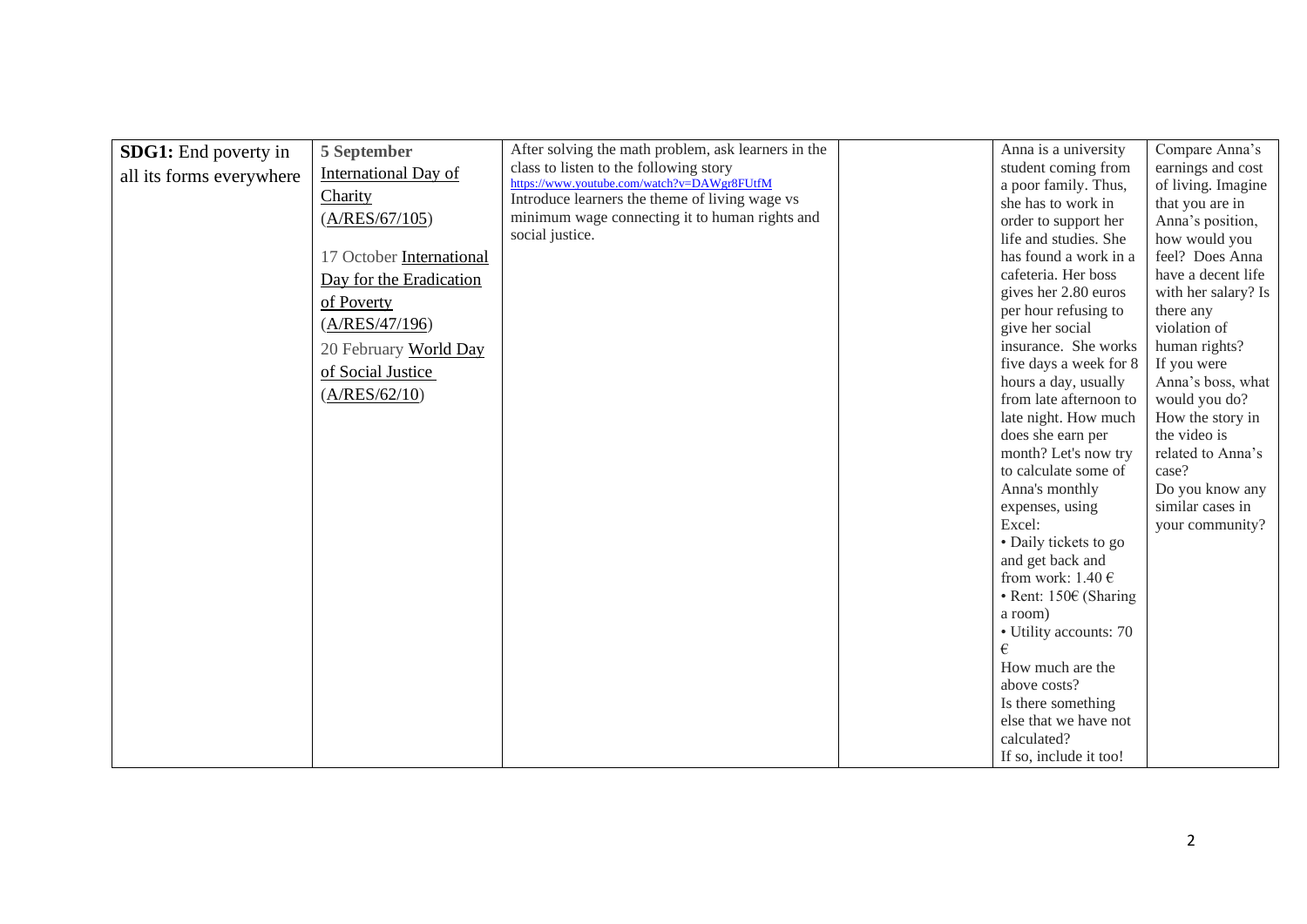| What competences          |                       |  |  |
|---------------------------|-----------------------|--|--|
| encompassing              |                       |  |  |
| knowledge, skills,        |                       |  |  |
| attitudes/values and/or   |                       |  |  |
| capacities are developed  |                       |  |  |
| through the suggested     |                       |  |  |
| activity?                 |                       |  |  |
| The relevant units in the |                       |  |  |
| text-books (e.g. Math     |                       |  |  |
| Grade 3, text-book unit   |                       |  |  |
| X, page xx).              |                       |  |  |
|                           |                       |  |  |
| SDG2: End hunger,         | 28 May World Hunger   |  |  |
| achieve food security     | Day                   |  |  |
| and improved nutrition,   | 7 June World Food     |  |  |
| and promote               | Safety                |  |  |
| sustainable agriculture   | Day (A/RES/73/250)    |  |  |
|                           | 16 October World Food |  |  |
|                           | Day [FAO]             |  |  |
|                           | (A/RES/35/70)         |  |  |
|                           |                       |  |  |
|                           |                       |  |  |
|                           |                       |  |  |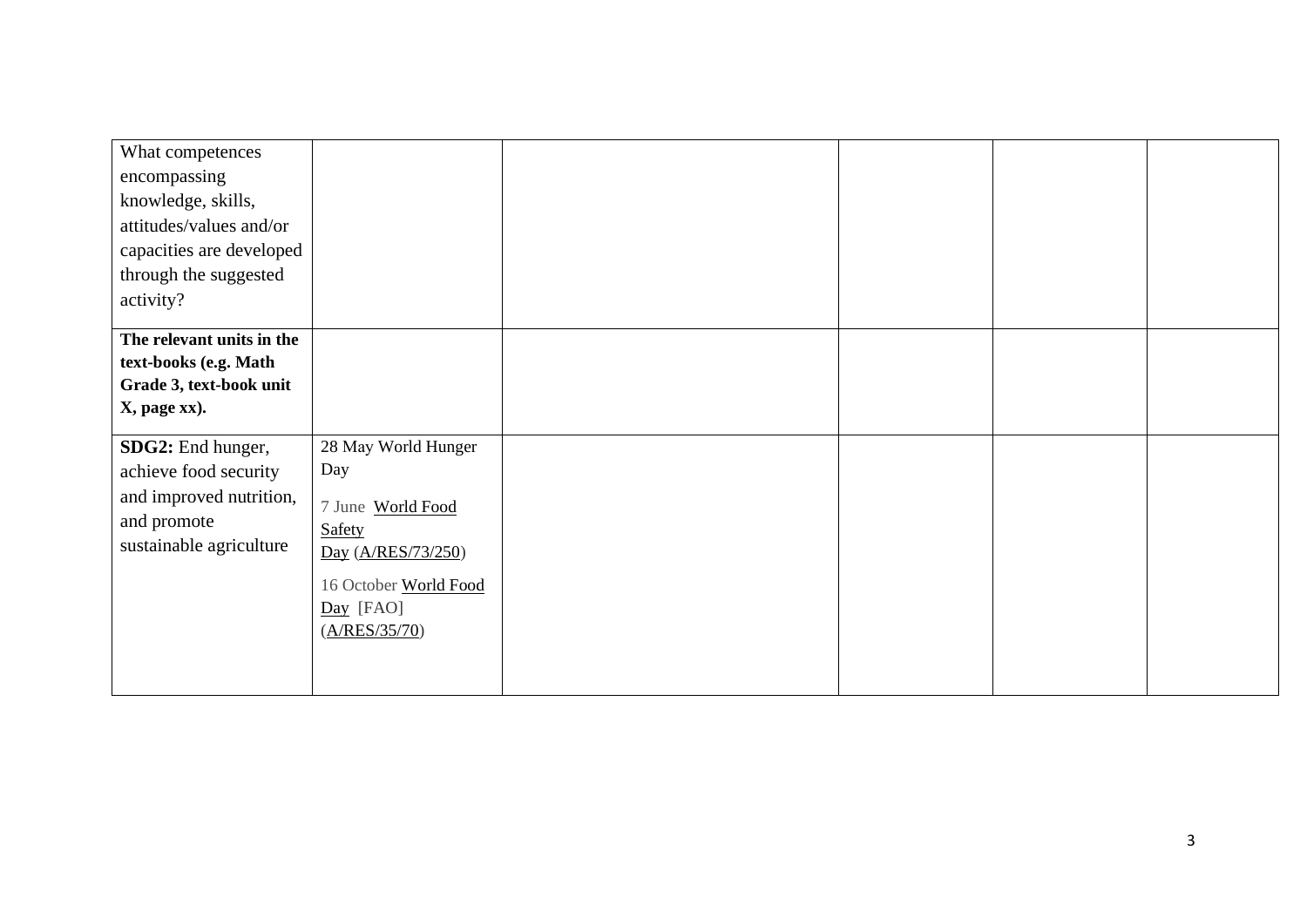| 28 April World Day for     |                                                                                                                                                |  |  |
|----------------------------|------------------------------------------------------------------------------------------------------------------------------------------------|--|--|
| Safety and Health at       |                                                                                                                                                |  |  |
| Work                       |                                                                                                                                                |  |  |
|                            |                                                                                                                                                |  |  |
| <b>Abuse Awareness Day</b> |                                                                                                                                                |  |  |
| (A/RES/66/127)             |                                                                                                                                                |  |  |
|                            | 20 March International<br>Day of Happiness<br>(A/RES/66/281)<br>7 April World Health<br>$Day$ [WHO]<br>(WHA/A.2/Res.35)<br>15 June World Elder |  |  |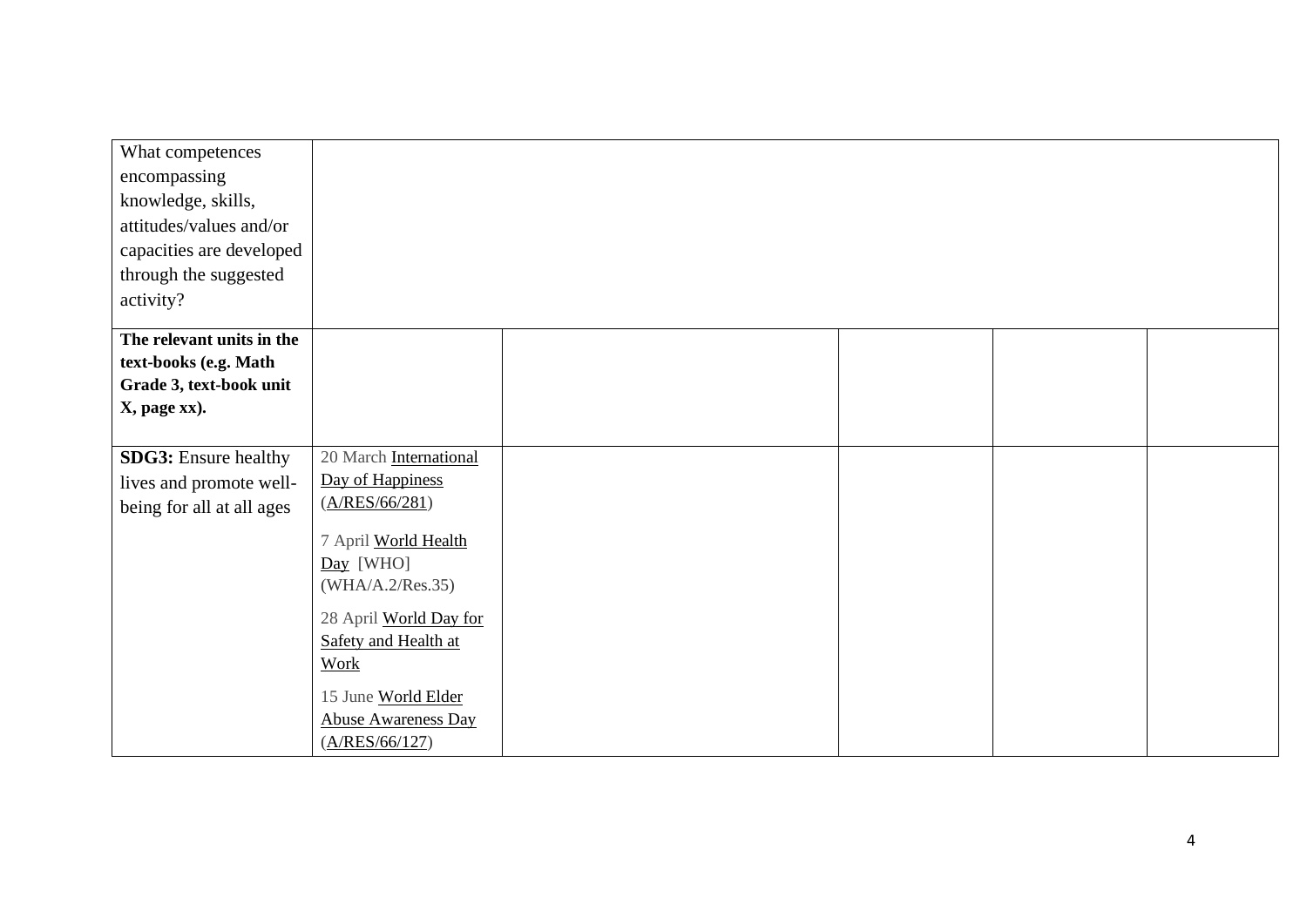| What competences              |                               |  |  |
|-------------------------------|-------------------------------|--|--|
| encompassing                  |                               |  |  |
| knowledge, skills,            |                               |  |  |
| attitudes/values and/or       |                               |  |  |
| capacities are developed      |                               |  |  |
| through the suggested         |                               |  |  |
| activity?                     |                               |  |  |
|                               |                               |  |  |
| The relevant units in the     |                               |  |  |
| text-books (e.g. Math         |                               |  |  |
| Grade 3, text-book unit       |                               |  |  |
| X, page xx).                  |                               |  |  |
|                               |                               |  |  |
|                               |                               |  |  |
| <b>SDG4:</b> Ensure inclusive | 8 September                   |  |  |
| and equitable quality         | <b>International Literacy</b> |  |  |
| education and promote         | Day (UNESCO 14                |  |  |
| life-long learning            | C/Resolution 1.441)           |  |  |
| opportunities for all         |                               |  |  |
|                               | 28 September                  |  |  |
|                               | <b>International Day for</b>  |  |  |
|                               | <b>Universal Access to</b>    |  |  |
|                               | <b>Information</b> [UNESCO]   |  |  |
|                               | (38 C/70)                     |  |  |
|                               |                               |  |  |
|                               |                               |  |  |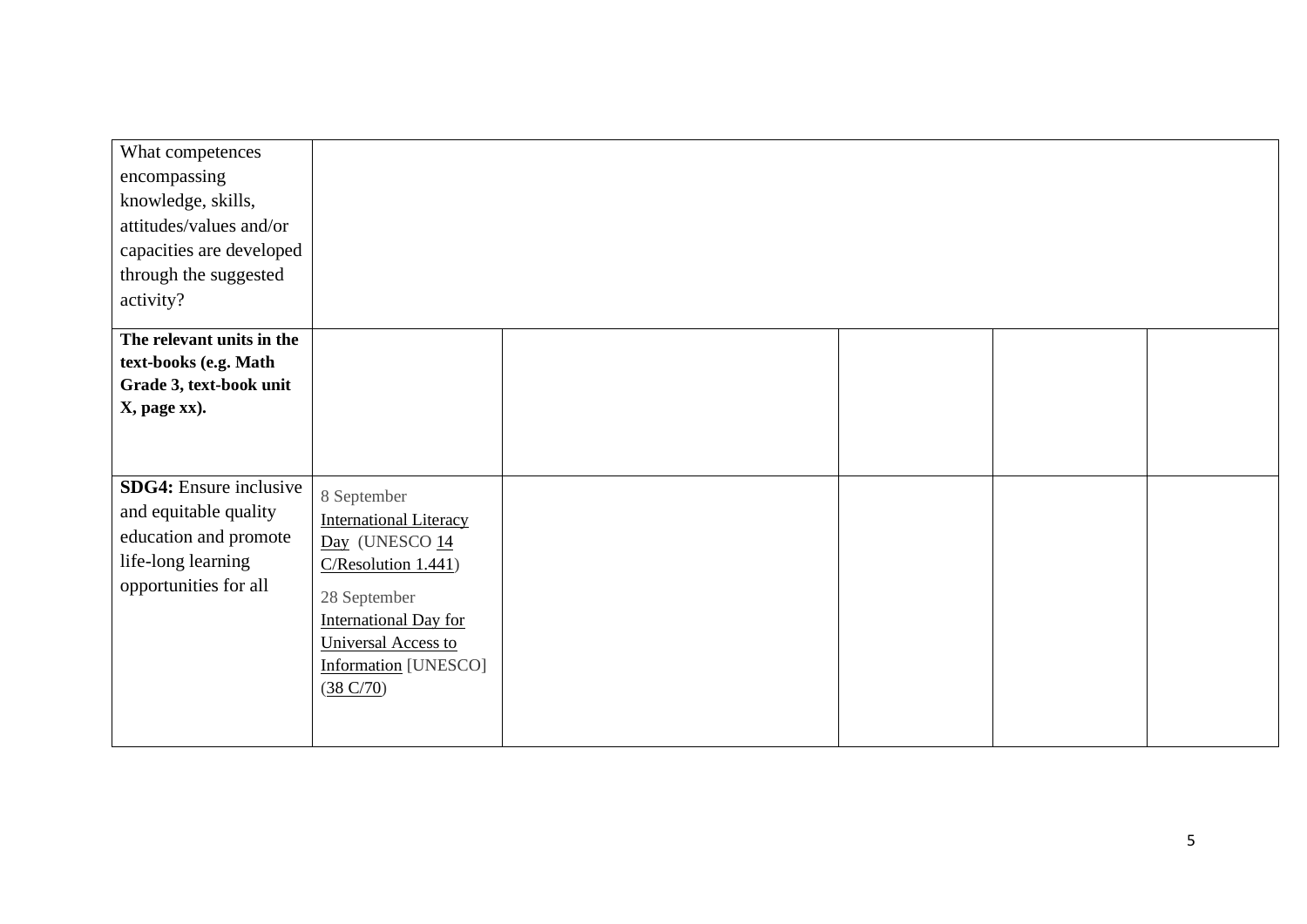| What competences<br>encompassing<br>knowledge, skills,<br>attitudes/values and/or<br>capacities are developed<br>through the suggested |                                                                                                                                                                                                                                                            |  |  |
|----------------------------------------------------------------------------------------------------------------------------------------|------------------------------------------------------------------------------------------------------------------------------------------------------------------------------------------------------------------------------------------------------------|--|--|
| activity?                                                                                                                              |                                                                                                                                                                                                                                                            |  |  |
| The relevant units in the<br>text-books (e.g. Math<br>Grade 3, text-book unit<br>X, page xx).                                          |                                                                                                                                                                                                                                                            |  |  |
| SDG5: Achieve gender<br>equality and empower<br>all women and girls                                                                    | 11 February<br><b>International Day of</b><br>Women and Girls in<br>Science (A/RES/70/212)<br>8 March International<br><b>Women's Day</b><br>25 November<br>International Day for the<br><b>Elimination of Violence</b><br>against Women<br>(A/RES/54/134) |  |  |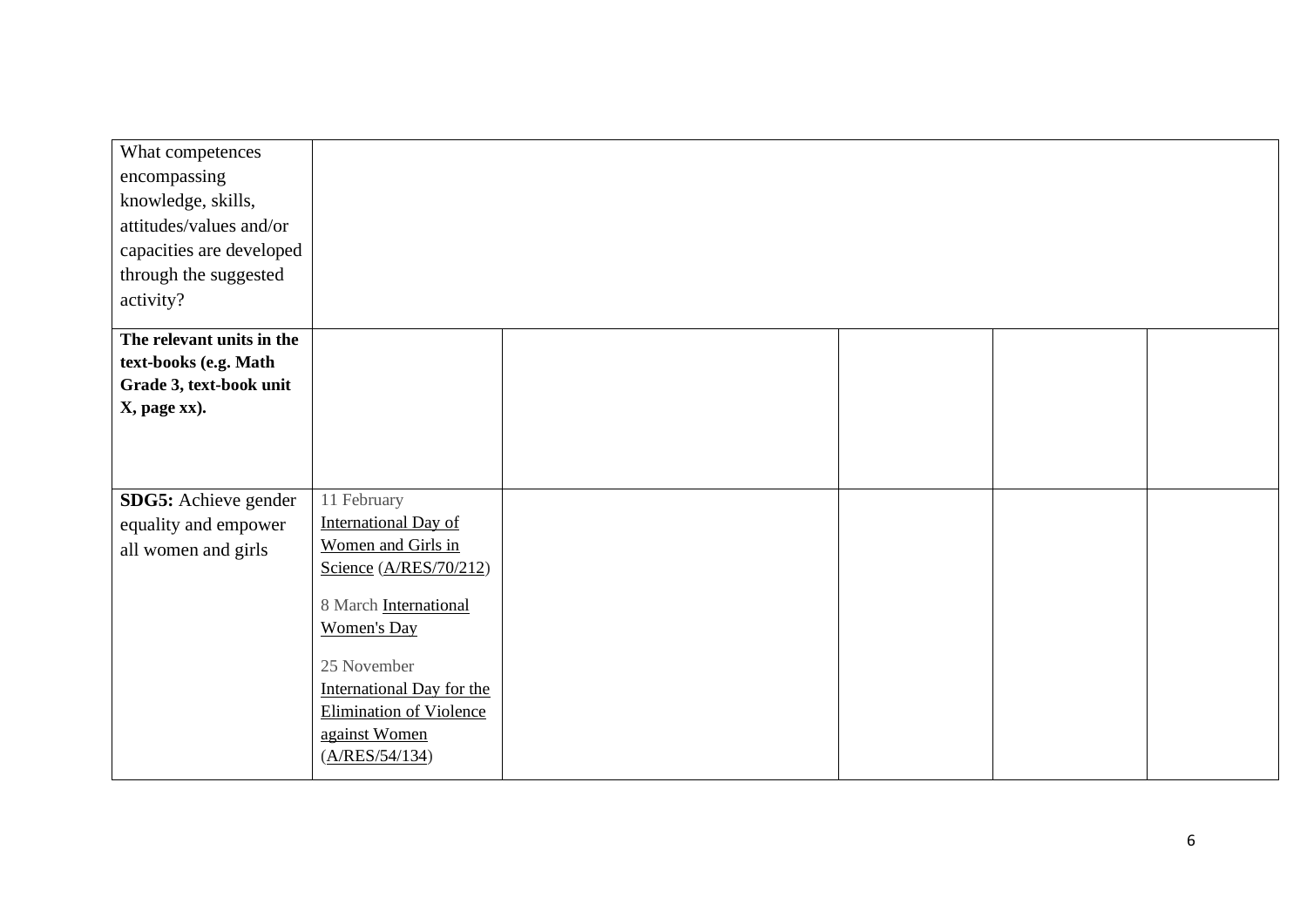| What competences          |                                |  |  |
|---------------------------|--------------------------------|--|--|
| encompassing              |                                |  |  |
| knowledge, skills,        |                                |  |  |
| attitudes/values and/or   |                                |  |  |
| capacities are developed  |                                |  |  |
| through the suggested     |                                |  |  |
| activity?                 |                                |  |  |
| The relevant units in the |                                |  |  |
| text-books (e.g. Math     |                                |  |  |
| Grade 3, text-book unit   |                                |  |  |
| X, page xx).              |                                |  |  |
|                           |                                |  |  |
| <b>SDG6:</b> Ensure       | 22 March World Water           |  |  |
| availability and          | Day                            |  |  |
| sustainable management    | 12 December                    |  |  |
| of water and sanitation   | <b>International Universal</b> |  |  |
| for all                   | <b>Health Coverage</b>         |  |  |
|                           | Day (A/RES/72/138)             |  |  |
|                           |                                |  |  |
|                           |                                |  |  |
|                           |                                |  |  |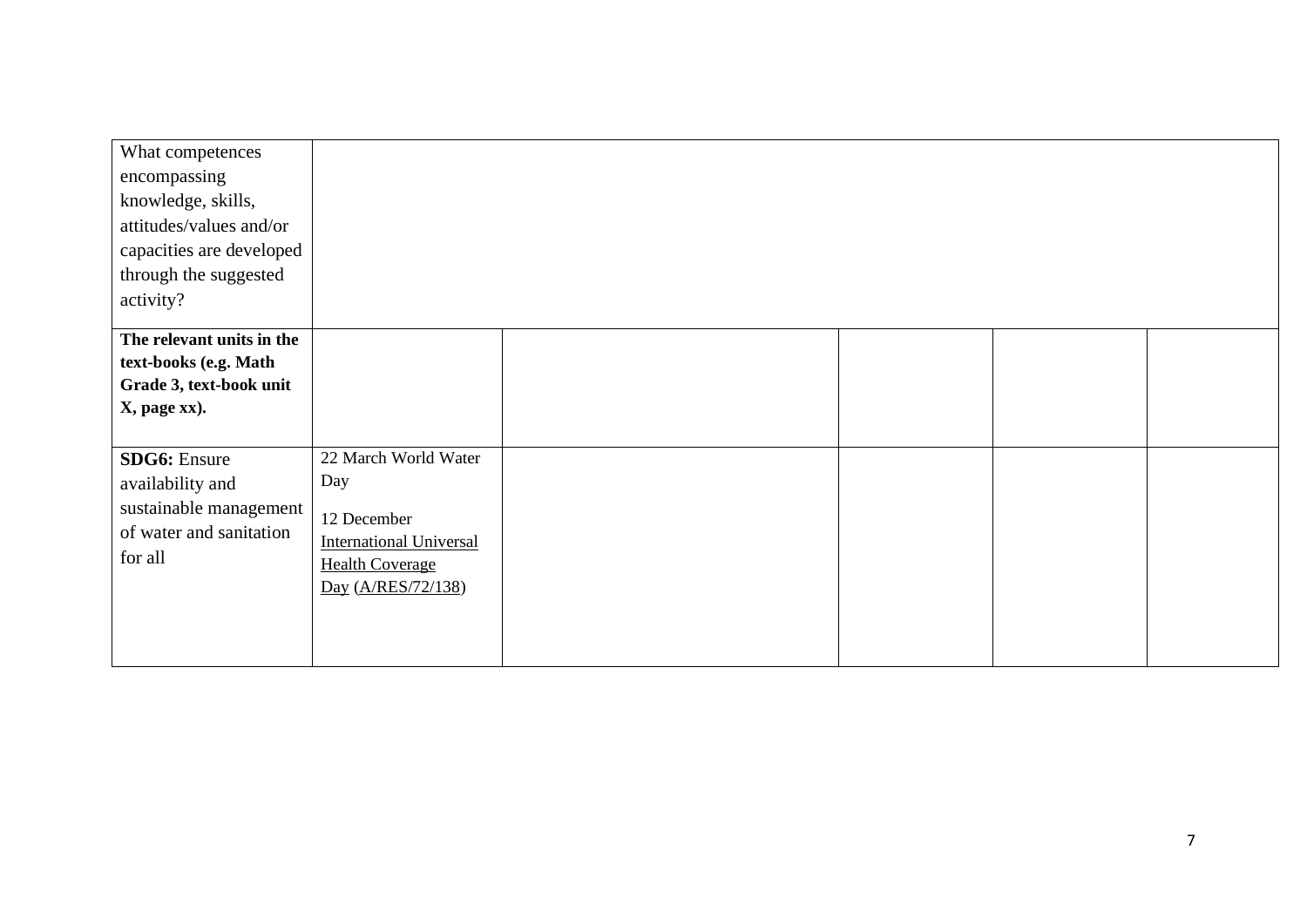| What competences              |                      |  |  |
|-------------------------------|----------------------|--|--|
| encompassing                  |                      |  |  |
| knowledge, skills,            |                      |  |  |
| attitudes/values and/or       |                      |  |  |
| capacities are developed      |                      |  |  |
| through the suggested         |                      |  |  |
| activity?                     |                      |  |  |
|                               |                      |  |  |
| The relevant units in the     |                      |  |  |
| text-books (e.g. Math         |                      |  |  |
| Grade 3, text-book unit       |                      |  |  |
| X, page xx).                  |                      |  |  |
|                               |                      |  |  |
|                               |                      |  |  |
|                               |                      |  |  |
| <b>SDG7:</b> Ensure access to | 22 October World     |  |  |
| affordable, reliable,         | <b>Energy Day</b>    |  |  |
| sustainable, and modern       |                      |  |  |
| energy for all                | 11 November          |  |  |
|                               | International Day of |  |  |
|                               | Energy               |  |  |
|                               |                      |  |  |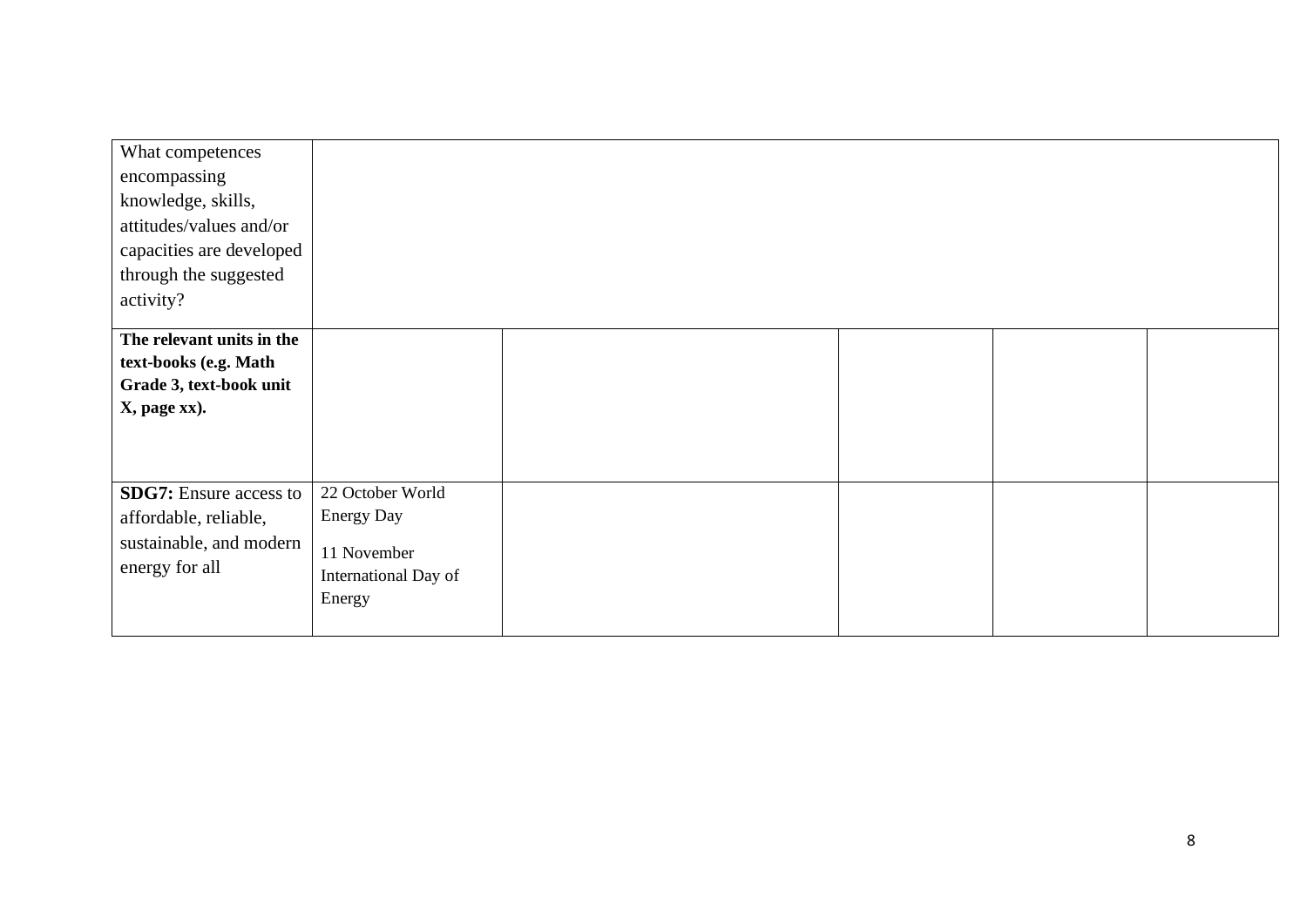| What competences          |  |  |  |
|---------------------------|--|--|--|
| encompassing              |  |  |  |
| knowledge, skills,        |  |  |  |
| attitudes/values and/or   |  |  |  |
| capacities are developed  |  |  |  |
| through the suggested     |  |  |  |
| activity?                 |  |  |  |
|                           |  |  |  |
| The relevant units in the |  |  |  |
| text-books (e.g. Math     |  |  |  |
| Grade 3, text-book unit   |  |  |  |
| X, page xx).              |  |  |  |
|                           |  |  |  |
|                           |  |  |  |
|                           |  |  |  |
|                           |  |  |  |
|                           |  |  |  |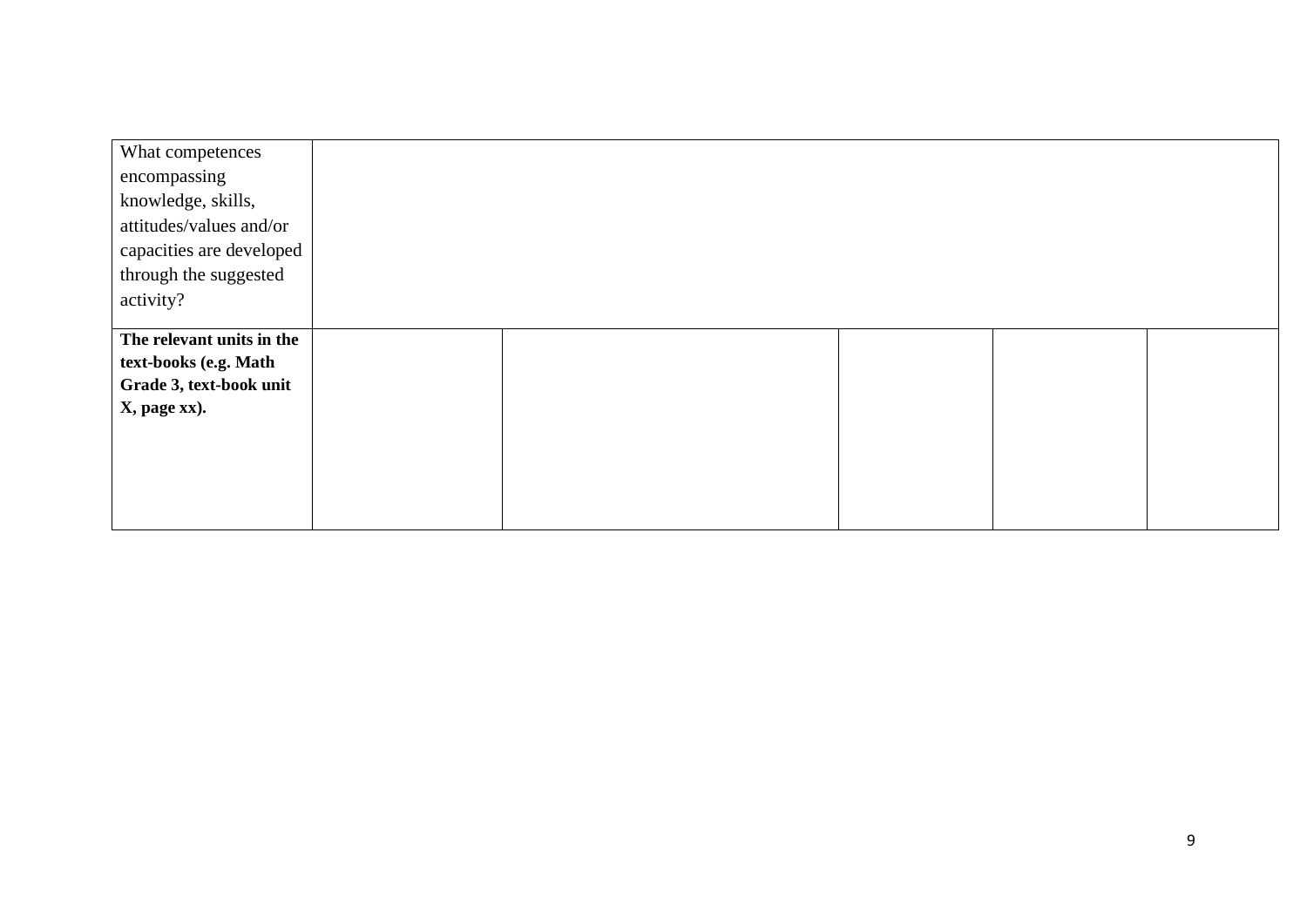| <b>SDG8: Promote</b><br>sustained, inclusive and<br>sustainable economic<br>growth, full and<br>productive employment<br>and decent work for all    | 12 June World Day<br><b>Against Child Labour</b><br>10 November World<br><b>Science Day for Peace</b><br>and<br>Development (UNESCO<br>31 C/Resolution 20)<br>5 December<br><b>International Volunteer</b><br>Day for Economic and<br><b>Social Development</b><br>(A/RES/40/212) |  |  |
|-----------------------------------------------------------------------------------------------------------------------------------------------------|-----------------------------------------------------------------------------------------------------------------------------------------------------------------------------------------------------------------------------------------------------------------------------------|--|--|
| What competences<br>encompassing<br>knowledge, skills,<br>attitudes/values and/or<br>capacities are developed<br>through the suggested<br>activity? |                                                                                                                                                                                                                                                                                   |  |  |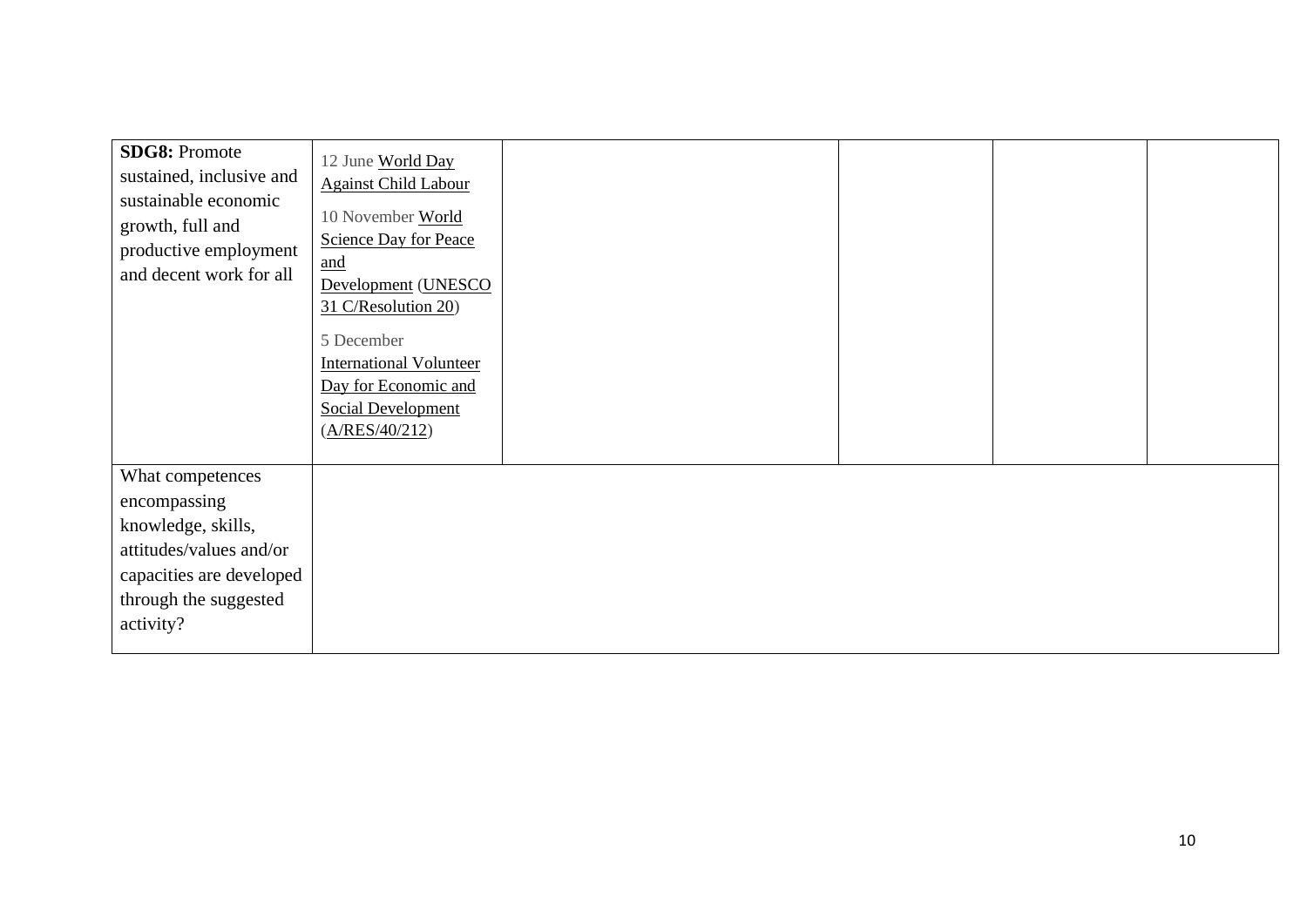| The relevant units in the<br>text-books (e.g. Math<br>Grade 3, text-book unit<br>X, page xx).                                                       |                                                                      |  |  |
|-----------------------------------------------------------------------------------------------------------------------------------------------------|----------------------------------------------------------------------|--|--|
| <b>SDG9: Build resilient</b><br>infrastructure, promote<br>inclusive and<br>sustainable<br>industrialization and<br>foster innovation               | 21 April World<br>Creativity and<br>Innovation<br>Day (A/RES/71/284) |  |  |
| What competences<br>encompassing<br>knowledge, skills,<br>attitudes/values and/or<br>capacities are developed<br>through the suggested<br>activity? |                                                                      |  |  |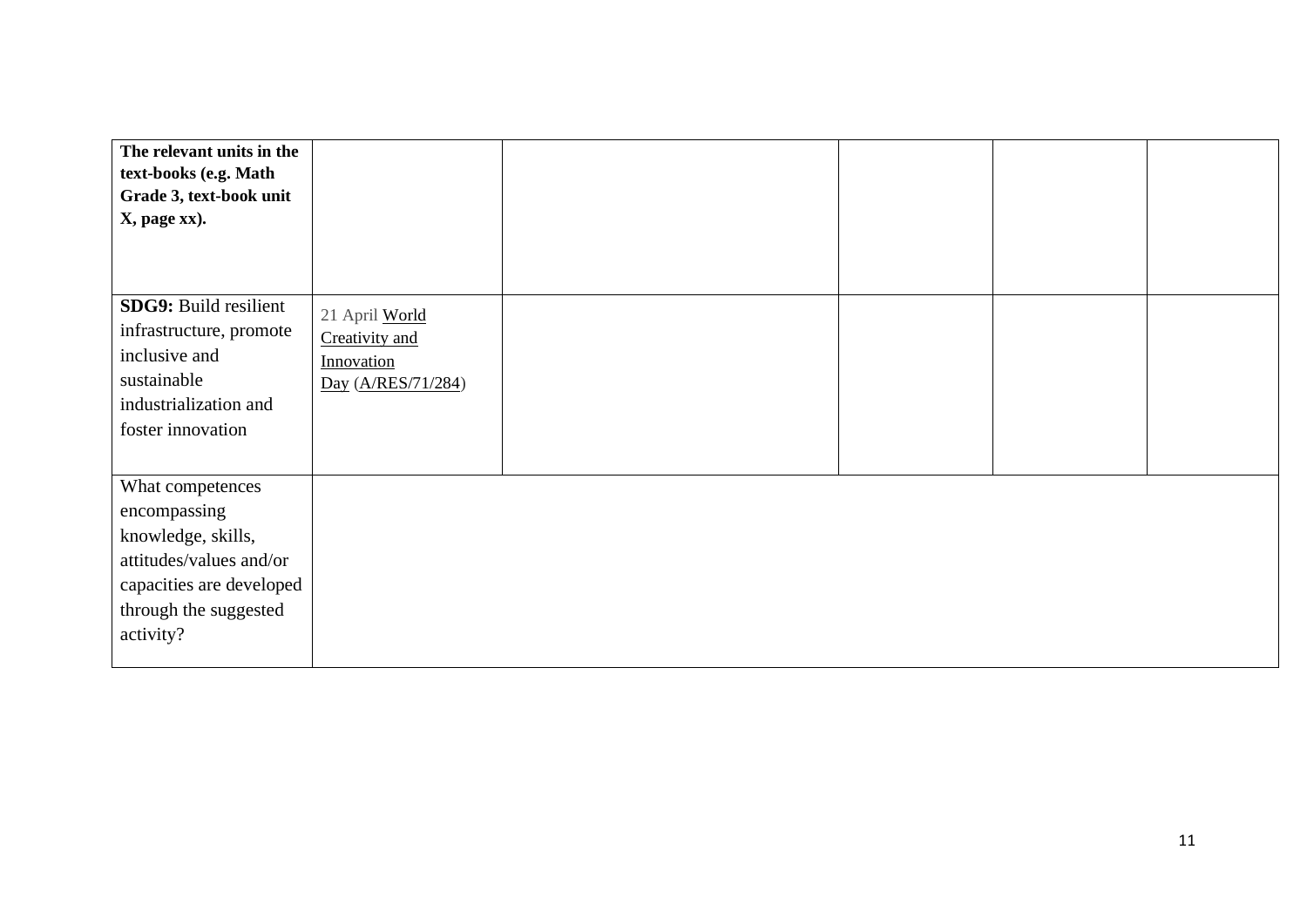| The relevant units in the<br>text-books (e.g. Math<br>Grade 3, text-book unit<br>X, page xx).                                                       |                                                                                                            |  |  |
|-----------------------------------------------------------------------------------------------------------------------------------------------------|------------------------------------------------------------------------------------------------------------|--|--|
| SDG10: Reduce<br>inequality within and<br>among countries                                                                                           | 20 June World Refugee<br>Day (A/RES/55/76)<br>30 July International<br>Day of Friendship<br>(A/RES/65/275) |  |  |
| What competences<br>encompassing<br>knowledge, skills,<br>attitudes/values and/or<br>capacities are developed<br>through the suggested<br>activity? |                                                                                                            |  |  |
| The relevant units in the<br>text-books (e.g. Math<br>Grade 3, text-book unit<br>X, page xx).                                                       |                                                                                                            |  |  |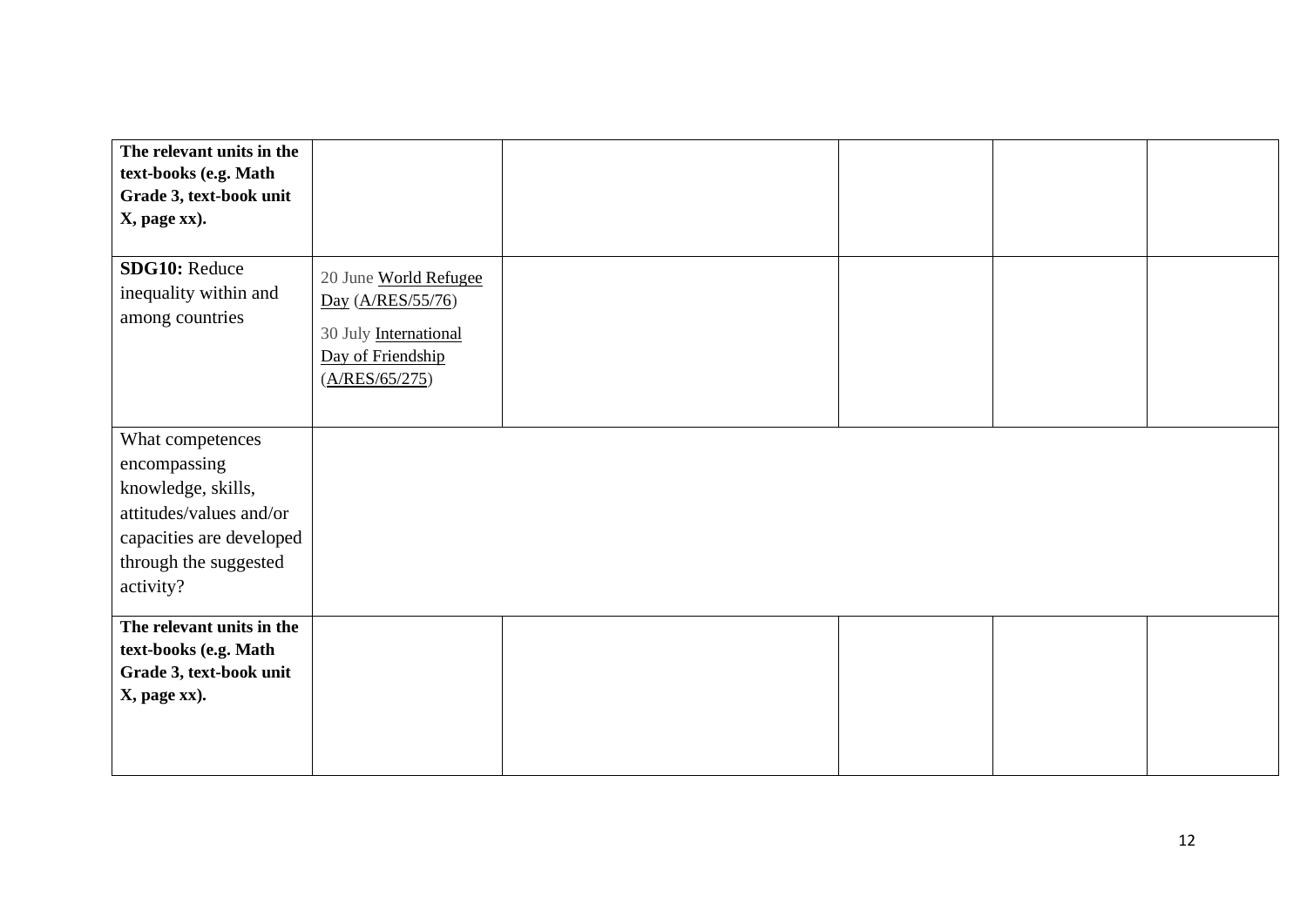| <b>SDG11:</b> Make cities<br>and human settlements<br>inclusive, safe, resilient<br>and sustainable | 3 June World Bicycle<br>Day (A/RES/72/272)<br>26 September<br><b>International Day for the</b><br><b>Total Elimination of</b> |  |  |
|-----------------------------------------------------------------------------------------------------|-------------------------------------------------------------------------------------------------------------------------------|--|--|
|                                                                                                     | <b>Nuclear Weapons</b><br>(A/RES/68/32)                                                                                       |  |  |
|                                                                                                     | 2 October International<br>Day of Non-Violence<br>(A/RES/61/271)<br>31 October World Cities<br>Day (A/RES/68/239)             |  |  |
| What competences<br>encompassing                                                                    |                                                                                                                               |  |  |
| knowledge, skills,                                                                                  |                                                                                                                               |  |  |
| attitudes/values and/or                                                                             |                                                                                                                               |  |  |
| capacities are developed<br>through the suggested<br>activity?                                      |                                                                                                                               |  |  |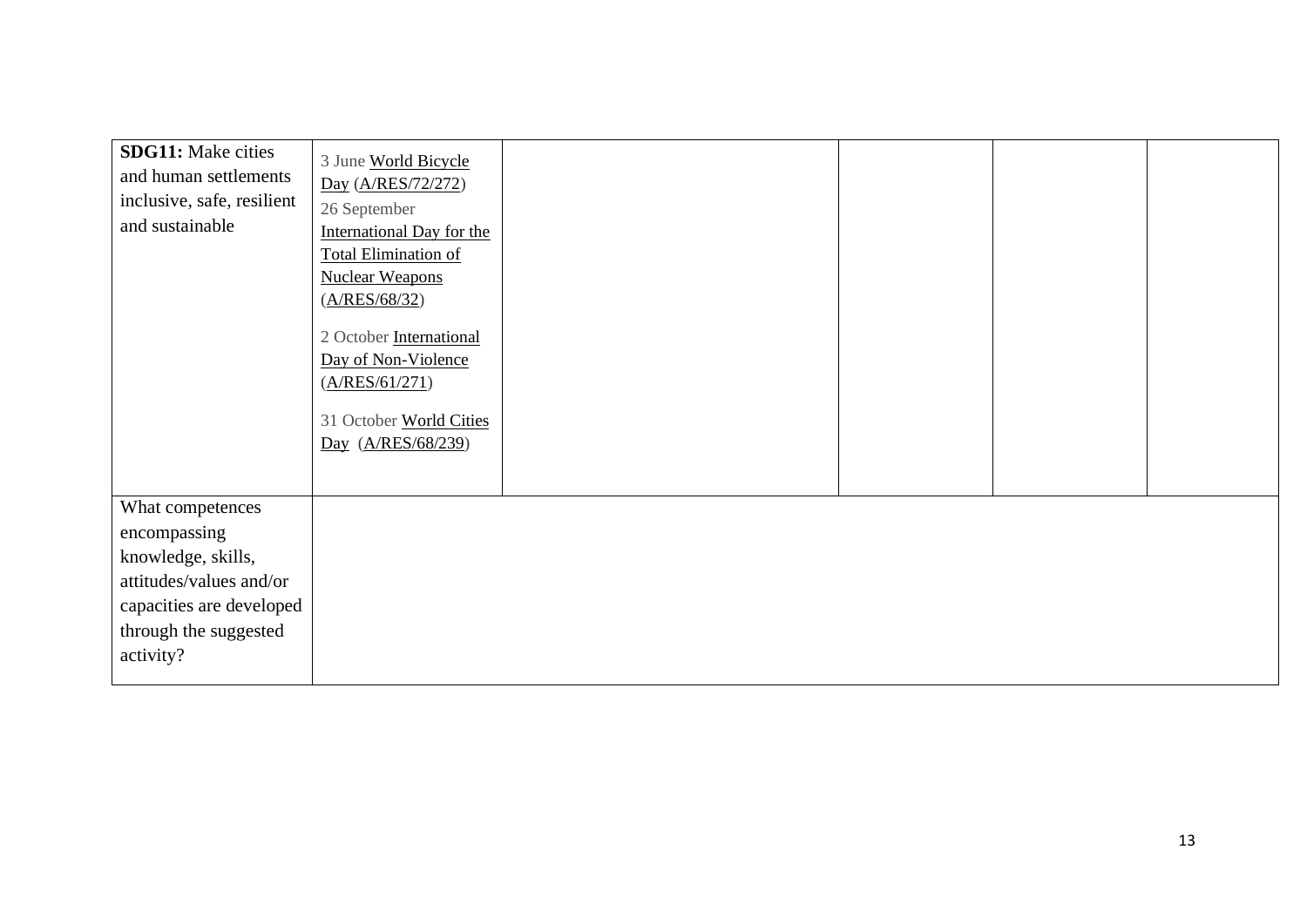| The relevant units in the |                                    |  |  |
|---------------------------|------------------------------------|--|--|
| text-books (e.g. Math     |                                    |  |  |
| Grade 3, text-book unit   |                                    |  |  |
| X, page xx).              |                                    |  |  |
|                           |                                    |  |  |
| <b>SDG12: Ensure</b>      | 16 September                       |  |  |
| sustainable consumption   | <b>International Day for the</b>   |  |  |
| and production patterns   | Preservation of the<br>Ozone Layer |  |  |
|                           | (A/RES/49/114)                     |  |  |
|                           |                                    |  |  |
| What competences          |                                    |  |  |
| encompassing              |                                    |  |  |
| knowledge, skills,        |                                    |  |  |
|                           |                                    |  |  |
| attitudes/values and/or   |                                    |  |  |
| capacities are developed  |                                    |  |  |
| through the suggested     |                                    |  |  |
| activity?                 |                                    |  |  |
| The relevant units in the |                                    |  |  |
| text-books (e.g. Math     |                                    |  |  |
| Grade 3, text-book unit   |                                    |  |  |
| X, page xx).              |                                    |  |  |
|                           |                                    |  |  |
|                           |                                    |  |  |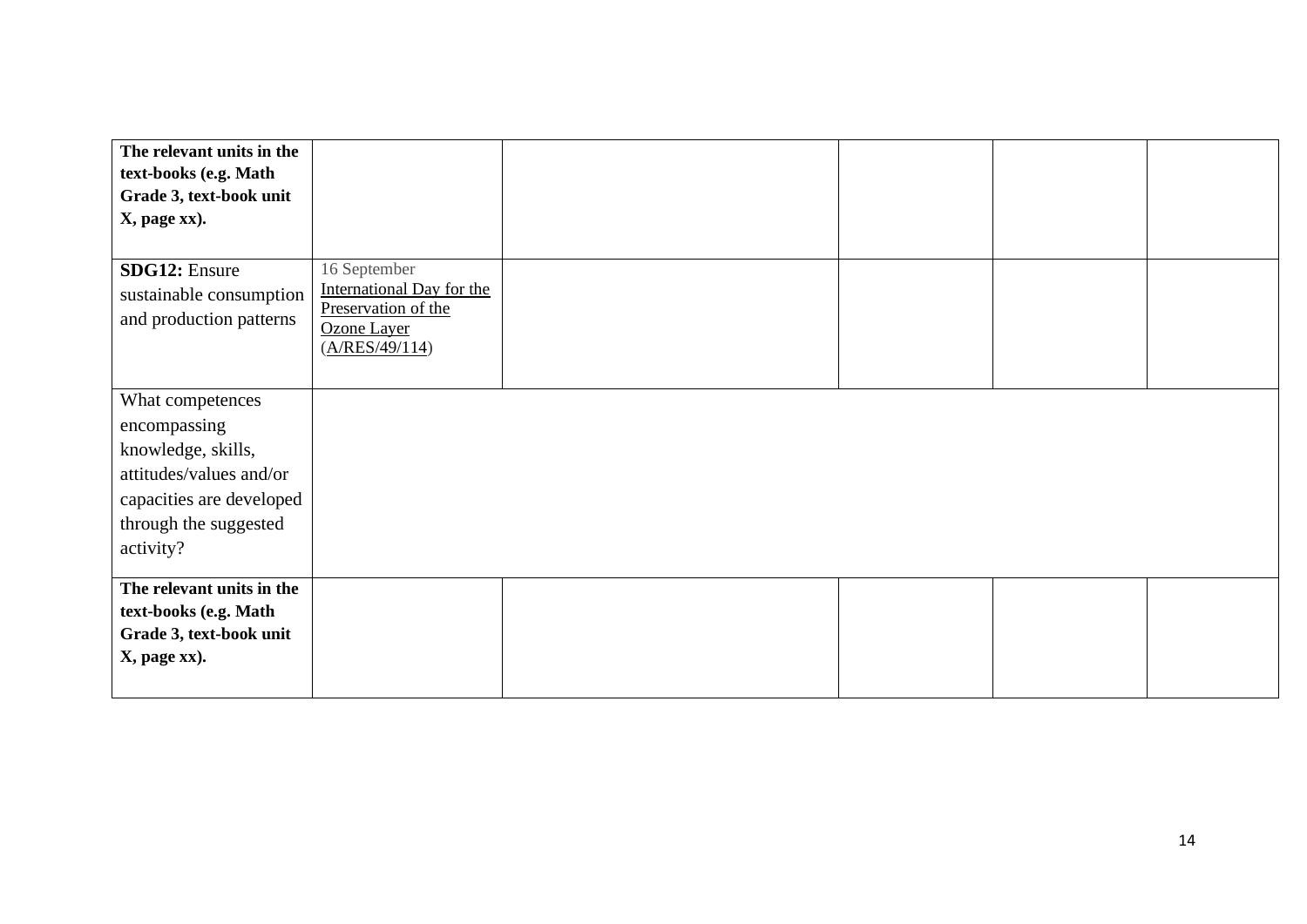| SDG13: Take urgent<br>action to combat climate<br>change and its impacts                                                                            | 22 April International<br>Mother Earth Day<br>(A/RES/63/278)<br>5 June World<br>Environment<br>Day (A/RES/2994<br>(XXVII)<br>5 November World<br>Tsunami Awareness |  |  |
|-----------------------------------------------------------------------------------------------------------------------------------------------------|--------------------------------------------------------------------------------------------------------------------------------------------------------------------|--|--|
|                                                                                                                                                     | Day (A/RES/70/203)                                                                                                                                                 |  |  |
| What competences<br>encompassing<br>knowledge, skills,<br>attitudes/values and/or<br>capacities are developed<br>through the suggested<br>activity? |                                                                                                                                                                    |  |  |
| The relevant units in the<br>text-books (e.g. Math<br>Grade 3, text-book unit<br>X, page xx).                                                       |                                                                                                                                                                    |  |  |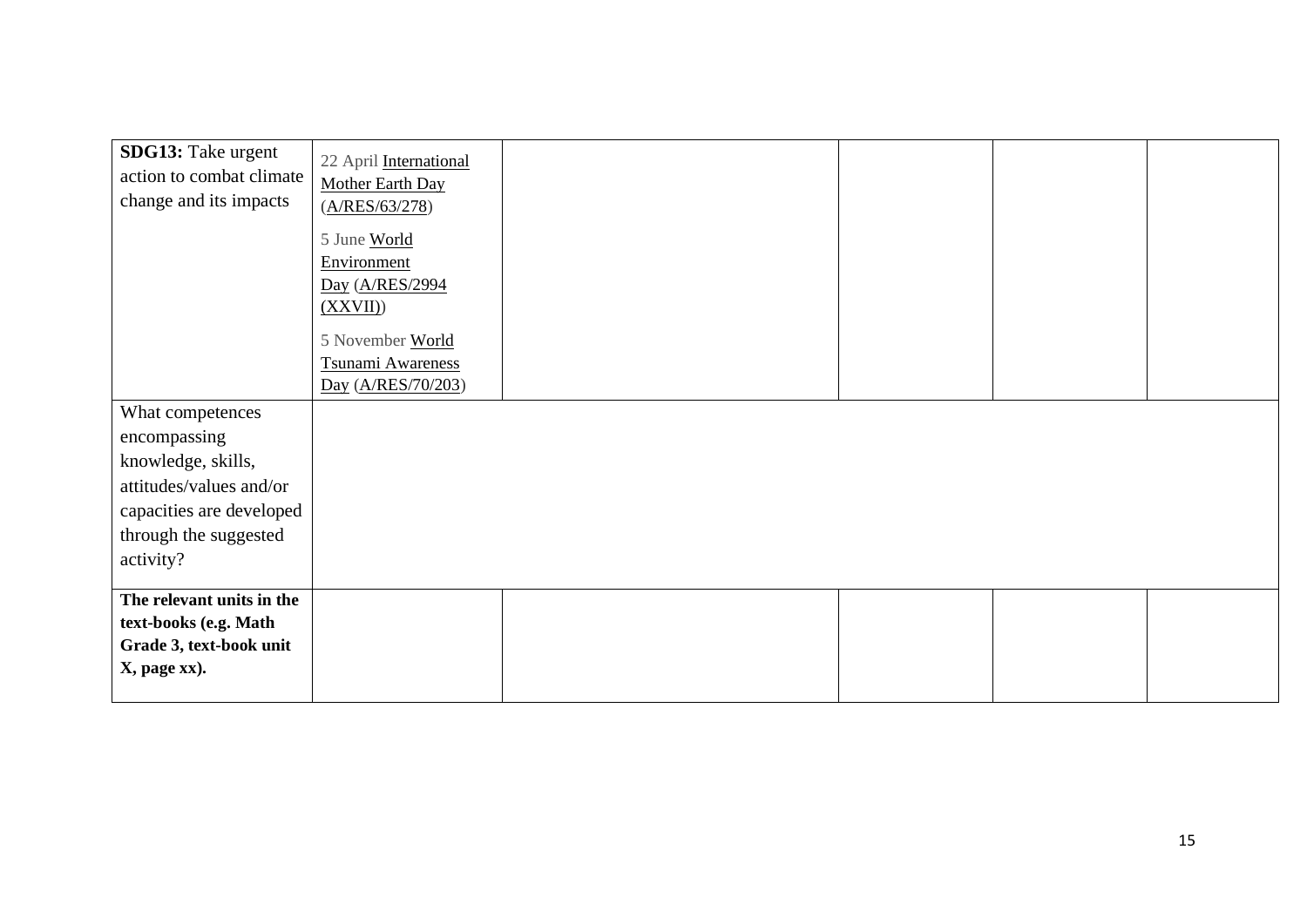| <b>SDG14:</b> Conserve and<br>sustainably use the<br>oceans, seas and marine<br>resources for<br>sustainable development                            | 22 March World Water<br>Day (A/RES/47/193)<br>8 June World Oceans<br>Day (A/RES/63/111) |  |  |
|-----------------------------------------------------------------------------------------------------------------------------------------------------|-----------------------------------------------------------------------------------------|--|--|
| What competences<br>encompassing<br>knowledge, skills,<br>attitudes/values and/or<br>capacities are developed<br>through the suggested<br>activity? |                                                                                         |  |  |
| The relevant units in the<br>text-books (e.g. Math<br>Grade 3, text-book unit<br>X, page xx).                                                       |                                                                                         |  |  |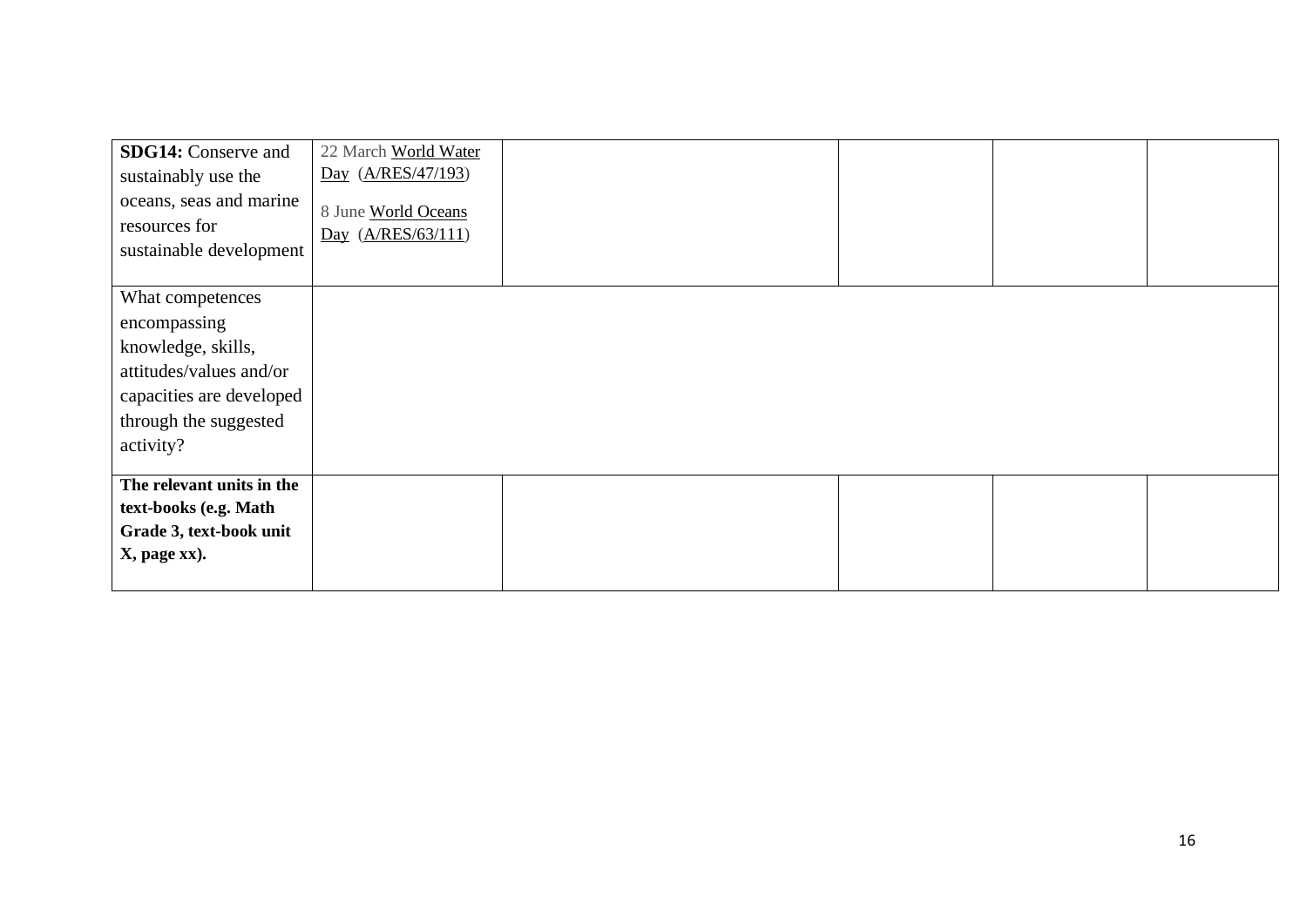| SDG15: Protect, restore   | 3 March World Wildlife        |  |  |
|---------------------------|-------------------------------|--|--|
| and promote sustainable   | Day (A/RES/68/205)            |  |  |
| use of terrestrial        | 21 March International        |  |  |
| ecosystems, sustainably   | Day of Forests                |  |  |
| manage forests, combat    | (A/RES/67/200)                |  |  |
| desertification, and halt |                               |  |  |
| and reverse land          | 29 June International         |  |  |
| degradation and halt      | Day of the                    |  |  |
| biodiversity loss         | Tropics (A/RES/70/267)        |  |  |
|                           | 17 June World Day to          |  |  |
|                           | <b>Combat Desertification</b> |  |  |
|                           | and                           |  |  |
|                           | Drought $(A/RES/49/115)$      |  |  |
|                           |                               |  |  |
| What competences          |                               |  |  |
| encompassing              |                               |  |  |
| knowledge, skills,        |                               |  |  |
| attitudes/values and/or   |                               |  |  |
| capacities are developed  |                               |  |  |
| through the suggested     |                               |  |  |
| activity?                 |                               |  |  |
|                           |                               |  |  |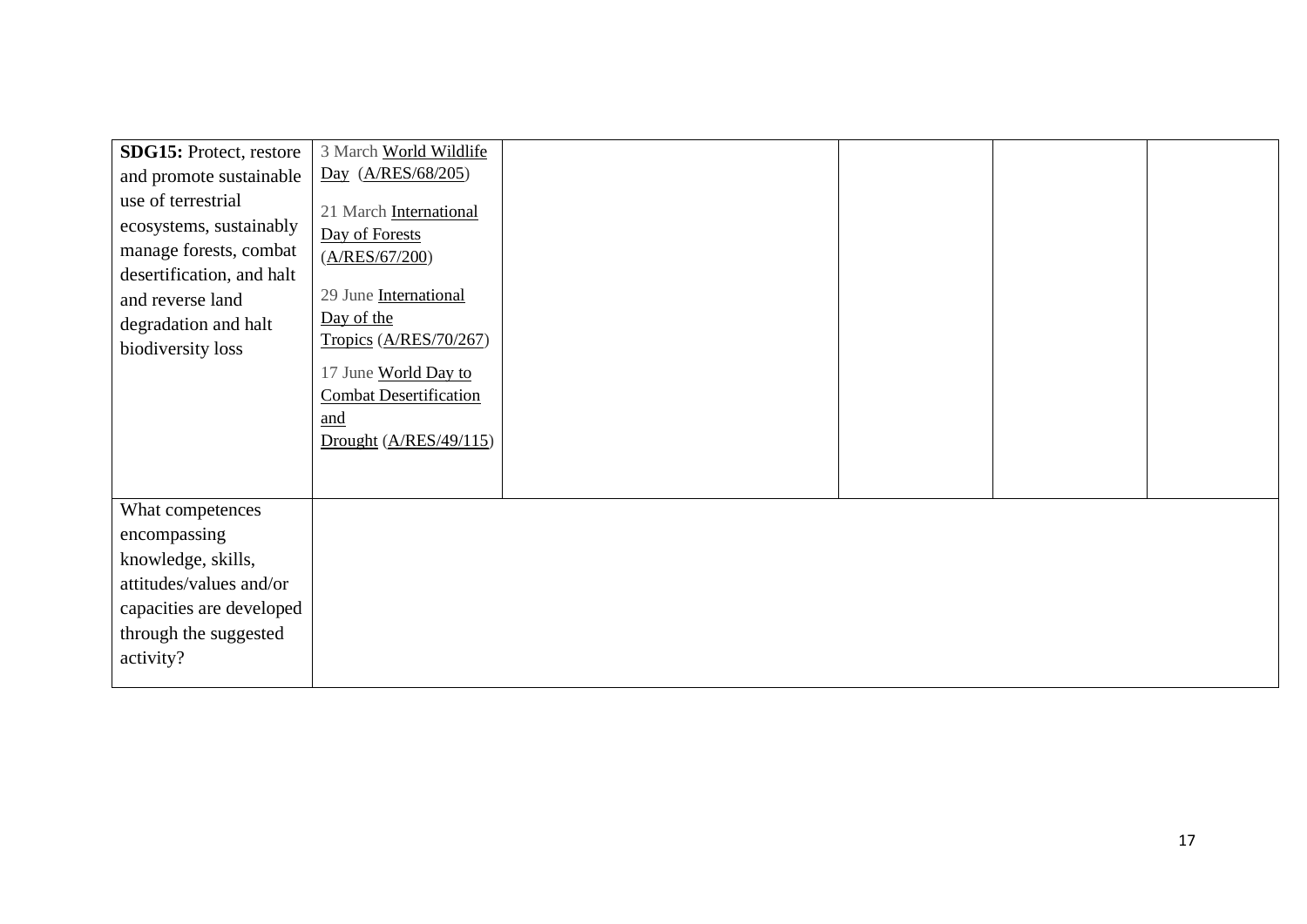| The relevant units in the                                                                                                                                                                                               |                                                                                                                                                                                                                                                                                                                                                             |  |  |
|-------------------------------------------------------------------------------------------------------------------------------------------------------------------------------------------------------------------------|-------------------------------------------------------------------------------------------------------------------------------------------------------------------------------------------------------------------------------------------------------------------------------------------------------------------------------------------------------------|--|--|
| text-books (e.g. Math                                                                                                                                                                                                   |                                                                                                                                                                                                                                                                                                                                                             |  |  |
| Grade 3, text-book unit                                                                                                                                                                                                 |                                                                                                                                                                                                                                                                                                                                                             |  |  |
| X, page xx).                                                                                                                                                                                                            |                                                                                                                                                                                                                                                                                                                                                             |  |  |
|                                                                                                                                                                                                                         |                                                                                                                                                                                                                                                                                                                                                             |  |  |
| <b>SDG16: Promote</b><br>peaceful and inclusive<br>societies for sustainable<br>development, provide<br>access to justice for all<br>and build effective,<br>accountable and<br>inclusive institutions at<br>all levels | 1 March Zero<br>Discrimination Day<br>[UNAIDS]<br>21 March International<br>Day for the Elimination<br>of Racial Discrimination<br>(A/RES/2142 (XXI)<br>16 May International<br>Day of Living Together<br>$\frac{\text{in}}{\ }$<br>Peace (A/RES/72/130)<br>21 May World Day for<br>Cultural Diversity for<br>Dialogue and<br>Development<br>(A/RES/57/249) |  |  |
|                                                                                                                                                                                                                         | <b>19 June International</b>                                                                                                                                                                                                                                                                                                                                |  |  |
|                                                                                                                                                                                                                         | <b>Day for the Elimination</b>                                                                                                                                                                                                                                                                                                                              |  |  |
|                                                                                                                                                                                                                         | of Sexual Violence in                                                                                                                                                                                                                                                                                                                                       |  |  |
|                                                                                                                                                                                                                         | <b>Conflict</b>                                                                                                                                                                                                                                                                                                                                             |  |  |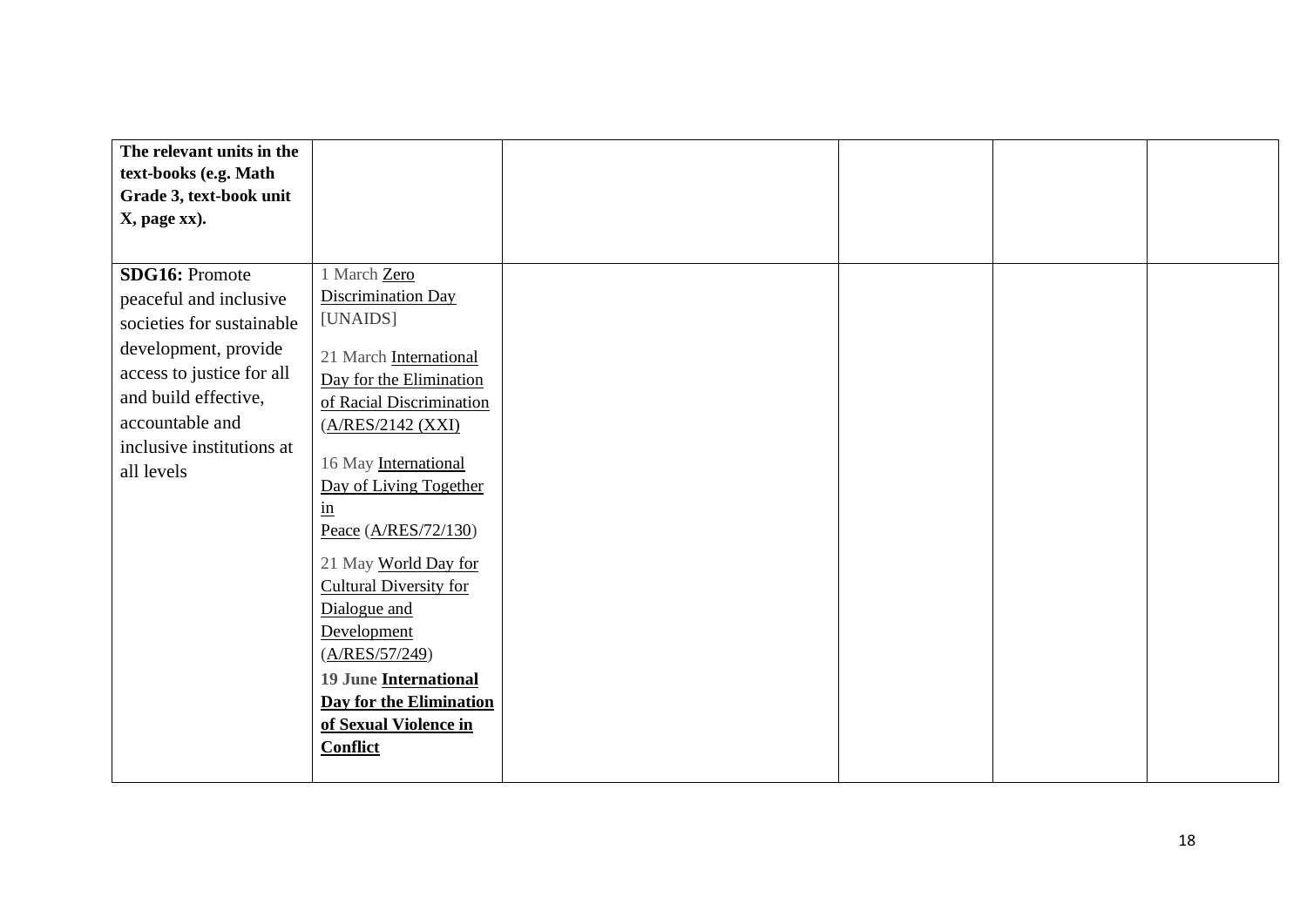|                           | (A/RES/69/293)<br>21 September<br><b>International Day of</b><br>Peace $(A/RES/36/67)$<br>(A/RES/55/282) |  |  |
|---------------------------|----------------------------------------------------------------------------------------------------------|--|--|
| What competences          |                                                                                                          |  |  |
|                           |                                                                                                          |  |  |
| encompassing              |                                                                                                          |  |  |
| knowledge, skills,        |                                                                                                          |  |  |
| attitudes/values and/or   |                                                                                                          |  |  |
| capacities are developed  |                                                                                                          |  |  |
| through the suggested     |                                                                                                          |  |  |
| activity?                 |                                                                                                          |  |  |
|                           |                                                                                                          |  |  |
| The relevant units in the |                                                                                                          |  |  |
| text-books (e.g. Math     |                                                                                                          |  |  |
| Grade 3, text-book unit   |                                                                                                          |  |  |
| X, page xx).              |                                                                                                          |  |  |
|                           |                                                                                                          |  |  |
|                           |                                                                                                          |  |  |
|                           |                                                                                                          |  |  |
|                           |                                                                                                          |  |  |
|                           |                                                                                                          |  |  |
|                           |                                                                                                          |  |  |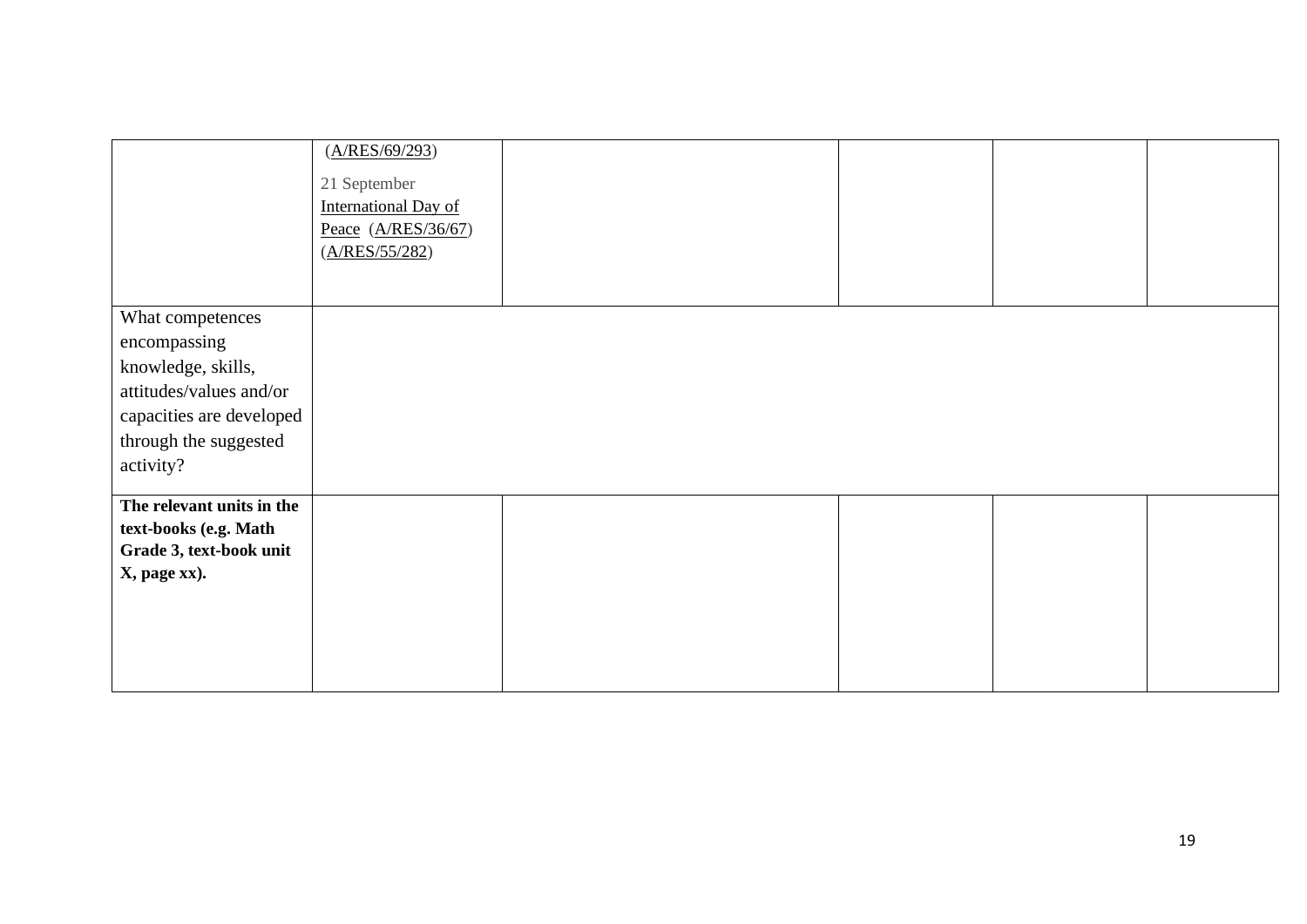| SDG17: Strengthen the<br>means of<br>implementation and<br>revitalize the global<br>partnership for<br>sustainable development                      | 12 September United<br>Nations Day for South-<br><b>South Cooperation</b><br>(A/RES/58/220)<br>24 October United<br><b>Nations Day</b><br>(A/RES/168)<br>$(II)$ ; A/RES/2782<br>(XXVI)<br>20 December<br><b>International Human</b><br><b>Solidarity Day</b><br>(A/RES/60/209) |
|-----------------------------------------------------------------------------------------------------------------------------------------------------|--------------------------------------------------------------------------------------------------------------------------------------------------------------------------------------------------------------------------------------------------------------------------------|
| What competences<br>encompassing<br>knowledge, skills,<br>attitudes/values and/or<br>capacities are developed<br>through the suggested<br>activity? |                                                                                                                                                                                                                                                                                |